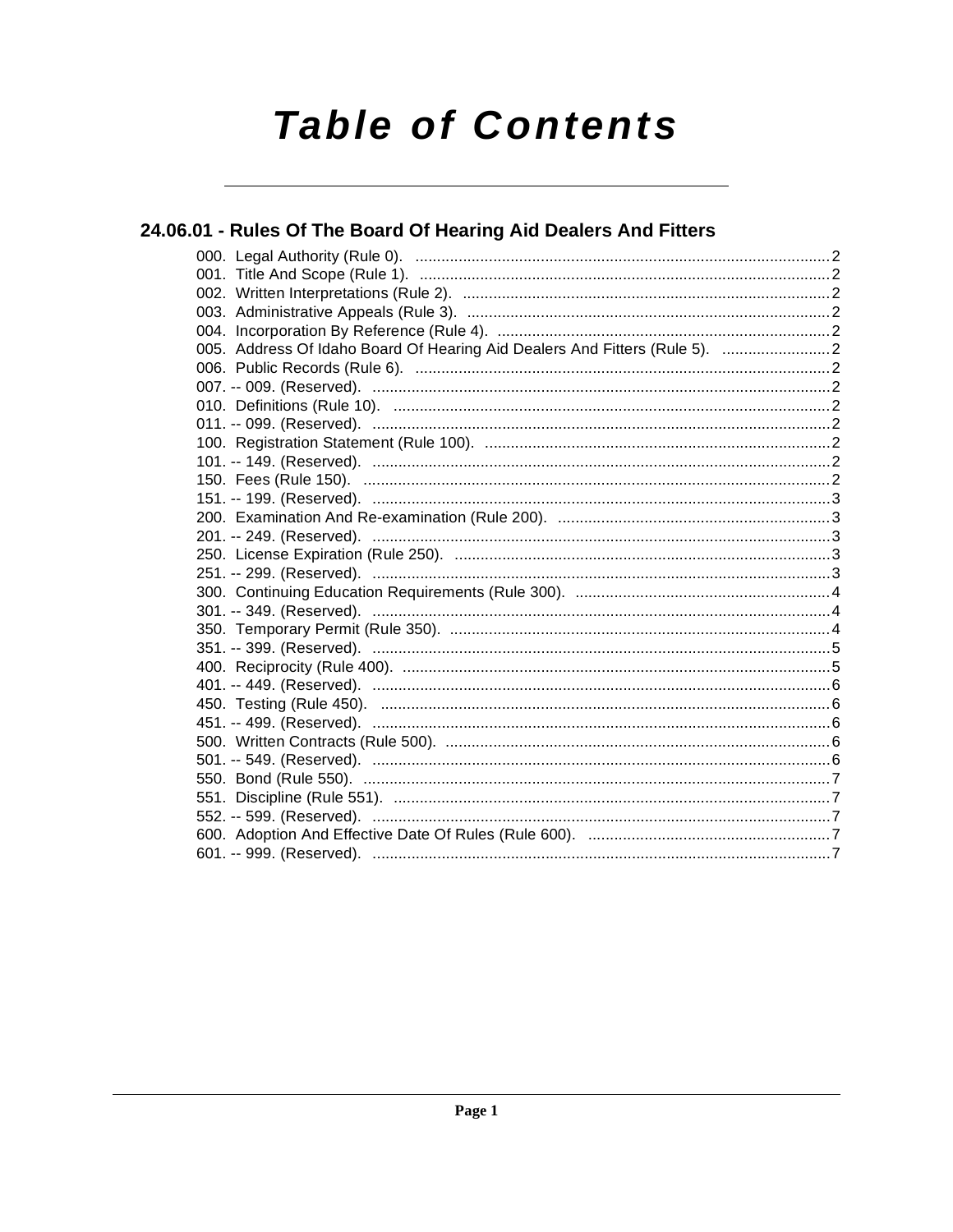#### **IDAPA 24 TITLE 06 CHAPTER 01**

#### **24.06.01 - RULES OF THE BOARD OF HEARING AID DEALERS AND FITTERS**

#### <span id="page-1-1"></span><span id="page-1-0"></span>**000. LEGAL AUTHORITY (RULE 0).**

These rules are hereby prescribed and established pursuant to the authority vested in the Board of Hearing Aid Dealers and Fitters by the provisions of Section 54-2914, Idaho Code. (7-1-93)

#### <span id="page-1-2"></span>**001. TITLE AND SCOPE (RULE 1).**

These rules shall be cited as IDAPA 24.06.01, "Rules of the Board of Hearing Aid Dealers and Fitters". (7-1-93)

#### <span id="page-1-3"></span>**002. WRITTEN INTERPRETATIONS (RULE 2).**

The board may have written statements that pertain to the interpretation of the rules of this chapter. Such interpretations, if any, are available for public inspection and copying at cost in the main office of the Bureau of Occupational Licenses. (3-20-04) Occupational Licenses.

#### <span id="page-1-4"></span>**003. ADMINISTRATIVE APPEALS (RULE 3).**

Administrative Appeals shall be governed by the Administrative Procedure Act, Title 67, Chapter 52, Idaho Code. (3-20-04)

#### <span id="page-1-5"></span>**004. INCORPORATION BY REFERENCE (RULE 4).**

These rules do not incorporate by reference any document other than those sections of Idaho Code so referenced. (3-20-04)

#### <span id="page-1-14"></span><span id="page-1-6"></span>**005. ADDRESS OF IDAHO BOARD OF HEARING AID DEALERS AND FITTERS (RULE 5).**

The office of the Board of Hearing Aid Dealers and Fitters is located within the Bureau of Occupational Licenses, Owyhee Plaza, 1109 Main Street, Suite 220, Boise, Idaho 83702-5642. [The phone number of the Board is \(208\) 334-](mailto:had@ibol.state.id.us) [3233. The Board's FAX number is \(208\) 334-3945. The Board's e-mail address is had@ibol.state.id.us. The Board's](mailto:had@ibol.state.id.us) [official web site is at](mailto:had@ibol.state.id.us) [www2.state.id.us/ibol/had.](http://www2.state.id.us/ibol/had) (3-20-04)

#### <span id="page-1-7"></span>**006. PUBLIC RECORDS (RULE 6).**

The records associated with the Board of Hearing Aid Dealers and Fitters are subject to the provisions of the Idaho<br>Public Records Act, Title 9, Chapter 3, Idaho Code. Public Records Act, Title 9, Chapter 3, Idaho Code.

#### <span id="page-1-8"></span>**007. -- 009. (RESERVED).**

#### <span id="page-1-15"></span><span id="page-1-9"></span>**010. DEFINITIONS (RULE 10).**

**01. Board**. The Board of Hearing Aid Dealers and Fitters as prescribed in Section 54-2901, Idaho Code. (7-1-93)

**02.** Bureau. The Bureau of Occupational Licenses as prescribed in Sections 54-2914 and 67-2602, Idaho Code. (3-20-04) Idaho Code. (3-20-04)

#### <span id="page-1-10"></span>**011. -- 099. (RESERVED).**

#### <span id="page-1-18"></span><span id="page-1-11"></span>**100. REGISTRATION STATEMENT (RULE 100).**

Each organization as referred to in Section 54-2902, Idaho Code, shall file with the board the required statement and list of dealers and fitters at the time of annual renewal. Failure to do so is in violation of Section 54-2913(i), Idaho Code. (7-1-98)

<span id="page-1-12"></span>**101. -- 149. (RESERVED).**

#### <span id="page-1-13"></span>**150. FEES (RULE 150).**

<span id="page-1-17"></span><span id="page-1-16"></span>**01. Original License Fee**. The original license fee is two hundred fifty dollars (\$250) to be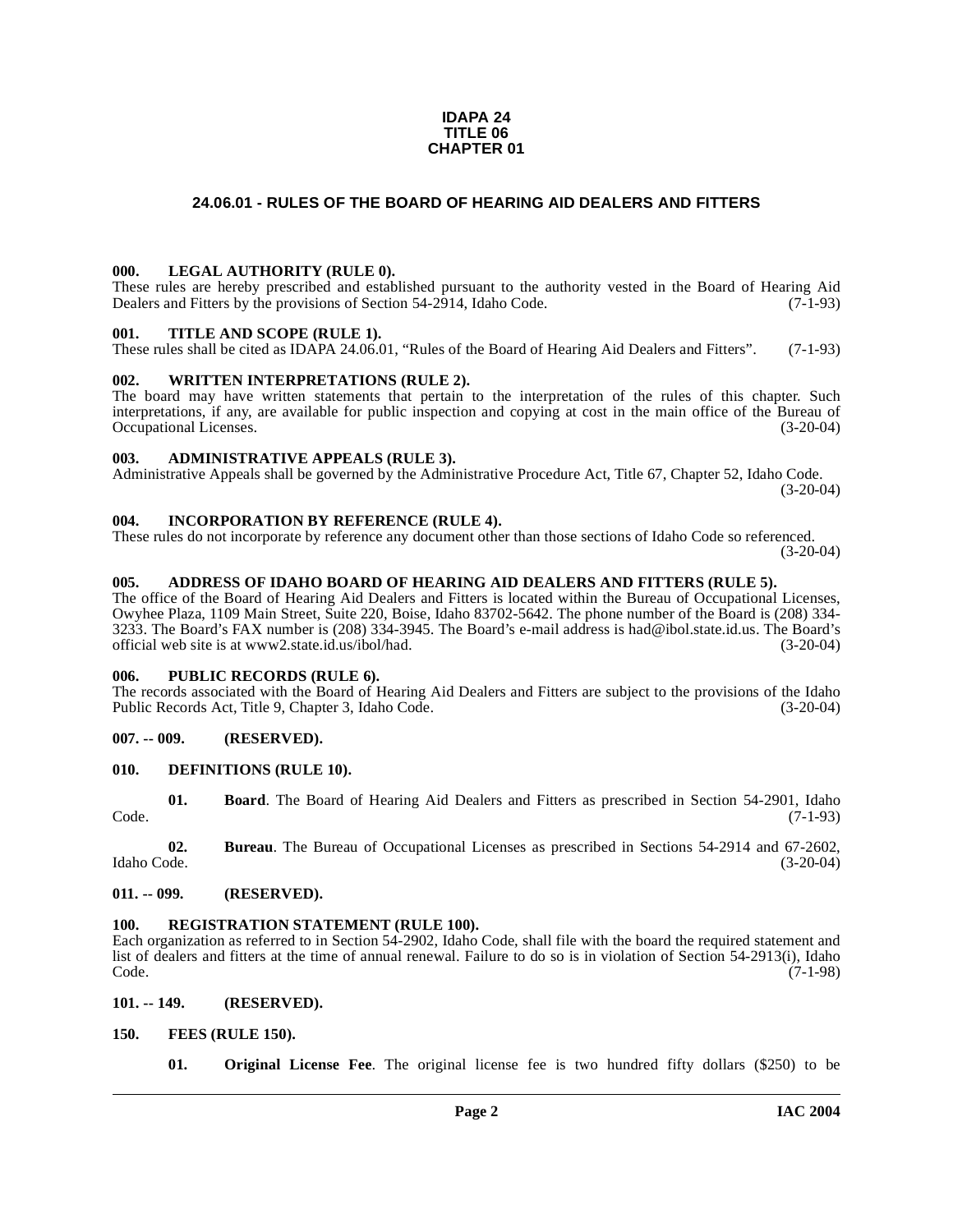### **Bureau of Occupational Licenses**

<span id="page-2-17"></span><span id="page-2-16"></span><span id="page-2-14"></span><span id="page-2-9"></span>

| accompanied by the completed application. (Also includes examination when required.)<br>$(3-20-04)$ |                                                                                                          |             |  |
|-----------------------------------------------------------------------------------------------------|----------------------------------------------------------------------------------------------------------|-------------|--|
| 02.                                                                                                 | <b>Examination Fee.</b> Examination fee is two hundred fifty dollars (\$250).                            | $(3-20-04)$ |  |
| 03.                                                                                                 | <b>Reexamination Fee.</b> Reexamination fee is two hundred fifty dollars (\$250).                        | $(3-20-04)$ |  |
| 04.                                                                                                 | <b>Temporary Permit.</b> Temporary permit fee is two hundred fifty dollars (\$250).                      | $(3-20-04)$ |  |
| 05.                                                                                                 | <b>Temporary Permit Reissue Fee</b> . Temporary permit reissue fee is two hundred fifty dollars (\$250). | $(3-20-04)$ |  |
| 06.                                                                                                 | <b>Annual Renewal Fee.</b> Annual renewal fee is one hundred fifty dollars (\$150).                      | $(3-20-04)$ |  |
| 07.                                                                                                 | <b>Reciprocity Fee.</b> Reciprocity fee is two hundred fifty dollars (\$250).                            | $(3-20-04)$ |  |
|                                                                                                     |                                                                                                          |             |  |

#### <span id="page-2-13"></span><span id="page-2-5"></span><span id="page-2-0"></span>**151. -- 199. (RESERVED).**

#### <span id="page-2-8"></span><span id="page-2-1"></span>**200. EXAMINATION AND RE-EXAMINATION (RULE 200).**

<span id="page-2-7"></span>**Dates And Locations Of Exams**. Examinations shall be held in Boise, Idaho on the second Friday of May and November of each year providing there is one (1) or more applicants to be tested. The board may deviate from date of this scheduled examination upon giving sixty (60) days notice to all applicants for licensure.<br>Applications must be submitted at least sixty (60) days prior to the date of the examination to be taken. (7-1-93) Applications must be submitted at least sixty  $(60)$  days prior to the date of the examination to be taken.

<span id="page-2-6"></span>**02. Content Of Exam**. The examination consists of a written examination and a practical performance examination. A minimum score of seventy percent (70%) must be obtained as reported by the National testing service on the written examination. An average score of seventy percent (70%) must be obtained in each major section of the practical examination. A score of fifty percent  $(50\%)$  or less on any subsection within a major section constitutes failure of the entire section. The practical examination is divided into three  $(3)$  major sections:  $(7$ failure of the entire section. The practical examination is divided into three  $(3)$  major sections:

| <b>b.</b> | Audiometry. |  | $(7-1-93)$ |  |
|-----------|-------------|--|------------|--|
|-----------|-------------|--|------------|--|

<span id="page-2-15"></span><span id="page-2-10"></span>**c.** Orals. (7-1-93)

**03. Failure Of Exam**. Where an applicant fails to obtain a satisfactory score in either the written examination or a section of the practical examination, he shall be required to retake only the portion of the examination failed to qualify for licensure; if he again fails the examination he shall be required to retake the entire examination to qualify for licensure. (7-1-93) examination to qualify for licensure.

**04. Reexamination**. An applicant for reexamination who is required to take the entire examination under Subsection 200.03 above and fails to obtain a satisfactory score in either the written or practical portion of the examination shall be required to retake only the portion of the examination failed to qualify for licensure, if he again fails the examination, he shall be required to retake the entire examination to qualify for licensure. (7-1-93)

#### <span id="page-2-2"></span>**201. -- 249. (RESERVED).**

#### <span id="page-2-11"></span><span id="page-2-3"></span>**250. LICENSE EXPIRATION (RULE 250).**

<span id="page-2-12"></span>**01. Original Licenses**. All original licenses shall expire on the anniversary of the licensee's birth date in the year following the year of issue. (3-20-04)

<span id="page-2-18"></span>**02. Term of License**. All license renewals shall be for a period of twelve (12) months in accordance tion 67-2614, Idaho Code. (3-20-04) with Section 67-2614, Idaho Code.

#### <span id="page-2-4"></span>**251. -- 299. (RESERVED).**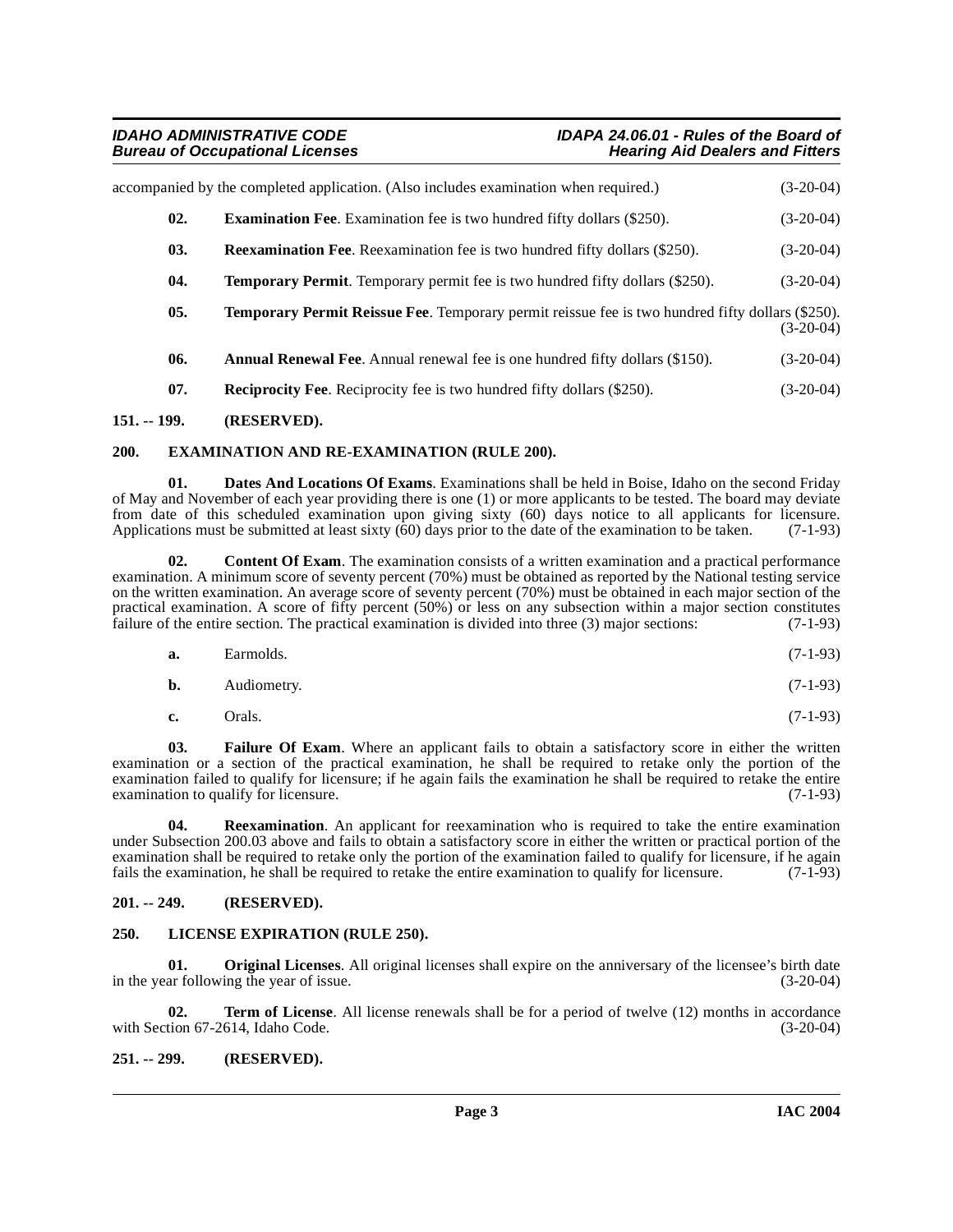#### <span id="page-3-5"></span><span id="page-3-0"></span>**300. CONTINUING EDUCATION REQUIREMENTS (RULE 300).**

<span id="page-3-7"></span>**01. Number Of Hours Required**. Eight contact (8 CEU's) hours of Continuing Education is required annually for license renewal. Verification of minimum of eight (8) hours of continuing education during the twelve (12) months prior to license renewal shall be sent with the annual license renewal fee. (7-1-93)

<span id="page-3-4"></span>**02. Classes/Workshops Accepted**. Only classes and/or workshops approved for continuing education credits by National Institute for Hearing Instruments Studies (NIHIS) or American Speech-Language-Hearing Association (ASHA) will be accepted.  $(7-1-93)$ 

**03. Documentation**. Licensees shall maintain documentation verifying CE attendance and curriculum iod of three (3) years. This documentation will be subject to audit by the board. (3-20-04) for a period of three  $(3)$  years. This documentation will be subject to audit by the board.

**04.** Initial Compliance. Licensees shall not be required to meet the continuing education requirement is effirst year in which they become licensed. during the first year in which they become licensed.

<span id="page-3-6"></span>**05. Equivalence**. One (1) continuing education hour shall equal one (1) clock hour. (3-20-04)

#### <span id="page-3-1"></span>**301. -- 349. (RESERVED).**

#### <span id="page-3-2"></span>**350. TEMPORARY PERMIT (RULE 350).**

#### <span id="page-3-9"></span><span id="page-3-3"></span>**01. Adequate Personal Contact - Requirements**. (7-1-93)

**a.** The supervisor and temporary permit holder must make contact in person each work day reviewing training assignments, reviewing hearing aid fittings and making assignments as deemed advisable by the supervisor for a minimum of sixty (60) contacts that must be completed within the first six (6) months of training.  $(7-1-93)$ 

**b.** Contact in person described in Subsection 350.01.a., must be made no less than once in each week throughout the entire period of the temporary permit. (7-1-93) calendar week throughout the entire period of the temporary permit.

**c.** In the event a permit holder fails the licensing examination two (2) consecutive times, and is eligible to maintain a permit, the supervisor and temporary permit holder must reinstate contact in person each work day as set forth in Subsection 350.01.a. (7-1-93)

**d.** All client and supervisor contacts shall be recorded in the temporary permit holder's quarterly (7-1-93) report. (7-1-93)

<span id="page-3-8"></span>

| 02. | <b>Supervisor - Responsibilities - Restrictions.</b> | $(7-1-93)$ |
|-----|------------------------------------------------------|------------|
|-----|------------------------------------------------------|------------|

**a.** The supervisor shall be familiar with Section 54-2908, Idaho Code. (7-1-93)

**b.** The supervisor shall be responsible for all hearing aid fittings made by and the ethical conduct of, nporary permit holder he supervises. (7-1-93) every temporary permit holder he supervises.

**c.** A supervisor may not supervise more than one (1) temporary permit holder at a time. (7-1-93)

**d.** The supervisor must have an established business site within the state of Idaho which he regularly utilizes as a base of operation and the temporary permit holder shall be required to work from that base also.  $(7-1-93)$ 

**e.** The supervisor shall provide the permit holder with adequate training and client contact necessary to prepare for the licensing examination. (7-1-93)

**f.** The supervisor shall record with the board a plan of training that encompasses all ten sections covered in the license examination and enumerated in Section 54-2909, Idaho Code. The plan must be accepted and approved by the Board or its agent prior to issuance of the temporary permit. The supervisor shall document, by the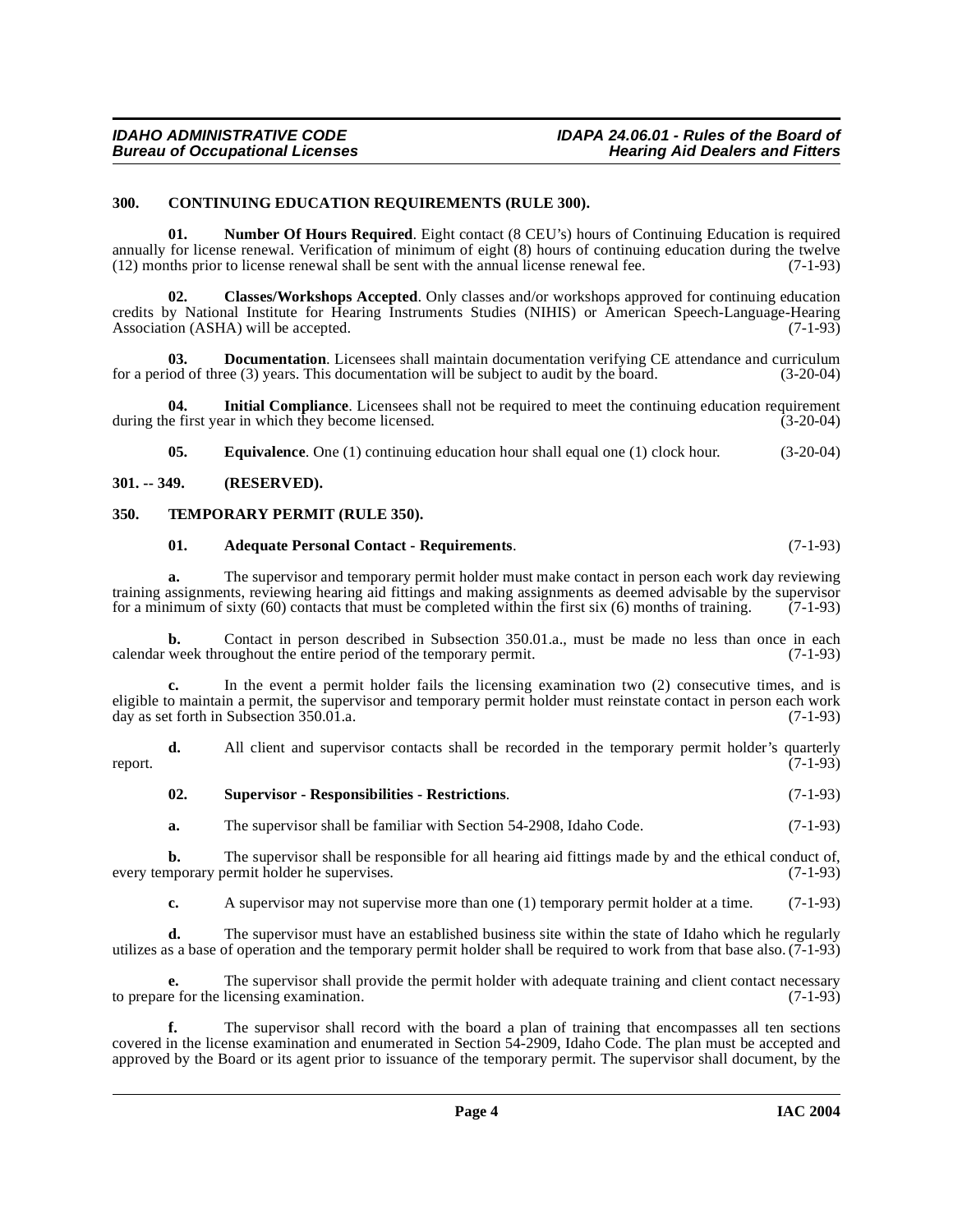quarterly report, the permit holder's progress. (7-1-93)

**Bureau of Occupational Licenses** 

**g.** A supervisor may terminate his supervision of a temporary permit holder by a written notice to the Bureau of Occupational Licenses and the permit holder by certified mail at least ten (10) calendar days prior to the termination. (7-1-93) termination. (7-1-93)

#### <span id="page-4-2"></span>**03. Application - Quarterly Reports**. (7-1-93)

**a.** Application for temporary permit shall include completed application, examination fee, permit fee, supervisor statement and plan of training. (7-1-93)

**b.** A temporary permit shall not be valid unless an unrevoked statement accepting supervisory responsibility by a qualified Hearing Aid Dealers and Fitters is on file with the Bureau of Occupational Licenses. Upon termination of supervision, a new permit may be applied for in accordance with Section 54-2908 (b), Idaho Code, provided that the expiration date of the new permit is adjusted to not exceed the date of the third licensure examination following the original application. (7-1-93)

**c.** Eighteen (18) months is the maximum time allowed for any combination of new or renewed temporary permits. (7-1-93)

**d.** Every temporary permit holder must submit a quarterly report of his activities on forms furnished by the Bureau of Occupational Licenses together with supplemental attachments as may be necessary, attested to and signed by the permit holder and the supervisor of record. All sales or fittings made by the permit holder will be indicated on the quarterly report forms supplied by the Bureau of Occupational Licenses. Supplemental attachments to be submitted with this form include: (7-1-93)

i. Log of client and supervisor contacts as specified in Subsection 350.01.d. above. (7-1-93)

ii. Supervisor's statement of completion of training assignments by permit holder as specified in on 350.02.f. above. (7-1-93) Subsection 350.02.f. above.

iii. Copy of test results for all persons tested by the permit holder whether or not a sale occurred. (7-1-93)

iv. Copy of hearing aid order for all fittings including specifications of instruments ordered. (7-1-93)

**e.** Quarterly reports are due on or before April 10th, July 10th, October 10th and January 10th for the three (3) months preceding the month due. If the permit has not been in effect for the entire quarter, the report is due for that portion of the quarter in which the permit was in effect. If quarterly reports are not received by the specified due date, the temporary permit will be revoked. A new permit may be applied for in accordance with Subsection 350.03.a. above provided that expiration of the permit is adjusted to comply with Section 54-2908, Idaho Code.

(7-1-93)

#### <span id="page-4-3"></span>**04. Exemptions**. (7-1-93)

**a.** A permit holder who possesses the Certificate of Clinical Competence in Audiology from American Speech-Language-Hearing Association (ASHA) or who is board Certified by National Board for Certification in Hearing Instrument Sciences (NBC-HIS) shall be exempt from Subsections 350.01.a., 350.02.d., and 350.02.f. above from the date of issuance of the permit until the date of the next offered licensing examination.

(7-1-93)

**b.** Failure of the licensing examination or failure to take the next offered licensing examination rescinds this exemption. (7-1-93)

#### <span id="page-4-0"></span>**351. -- 399. (RESERVED).**

#### <span id="page-4-4"></span><span id="page-4-1"></span>**400. RECIPROCITY (RULE 400).**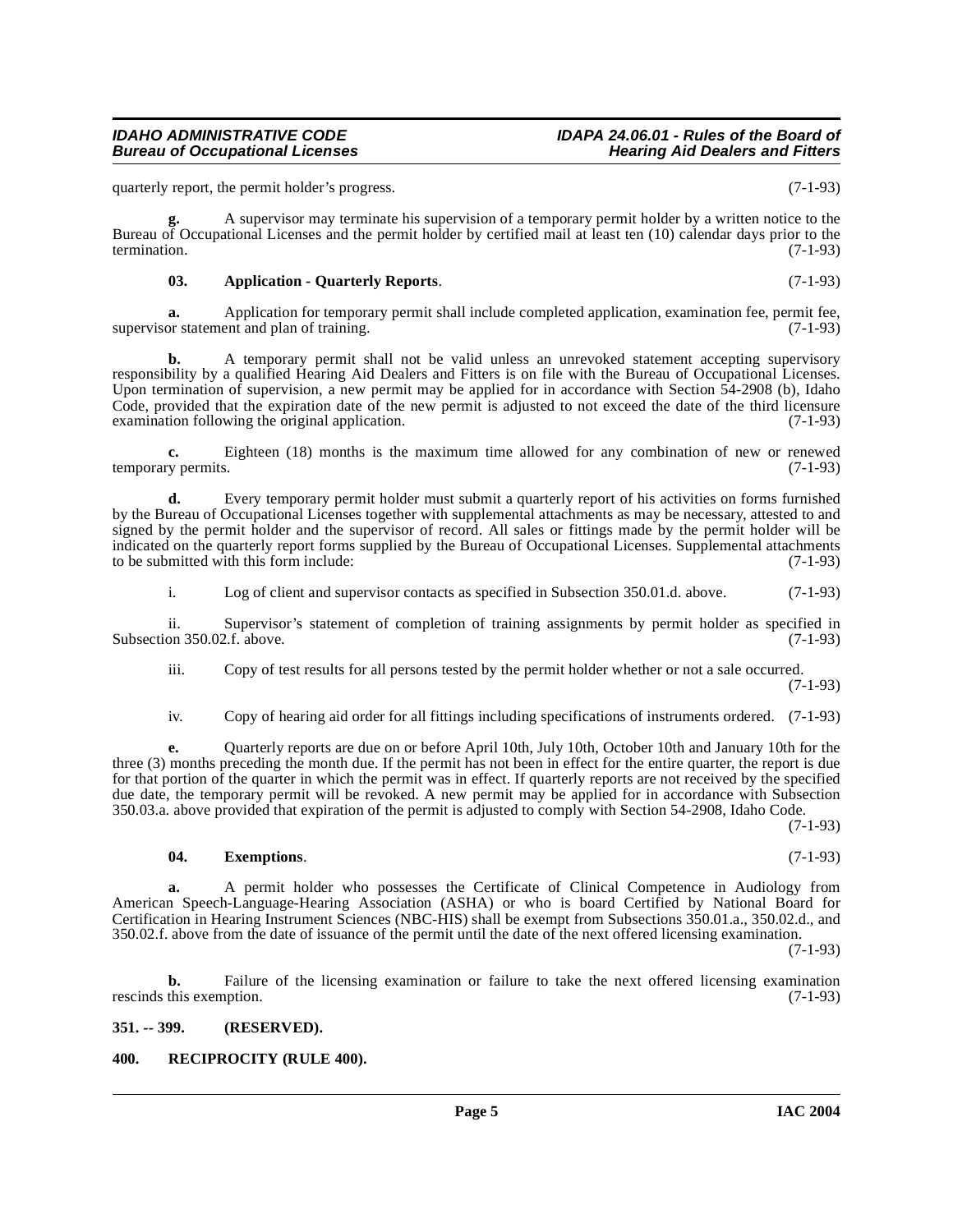### **Bureau of Occupational Licenses**

Reciprocity shall be restricted to states with a written agreement in effect and on file with the Bureau of Occupational<br>Licenses as authorized by the Board. (7-1-93) Licenses as authorized by the Board.

#### <span id="page-5-0"></span>**401. -- 449. (RESERVED).**

#### <span id="page-5-9"></span><span id="page-5-1"></span>**450. TESTING (RULE 450).**

**01.** Purpose Of Rule. The purpose of this rule is to define, "tests utilizing appropriate procedures," as used in Section 54-2912(b)(5), Idaho Code. This rule is intended to be consistent with and to compliment FDA Rule 801.420 as it refers to hearing aid evaluations. This rule to be effective on and after July 1, 1979. (7-1-93)

<span id="page-5-7"></span>**Pre-Fitting Testing**. All prospective hearing aid consumers must be given calibrated pure tone air and bone tests with masking when applicable. Speech tests must be given by appropriate equipment calibrated to current H.T.L. reference levels. (7-1-93)

<span id="page-5-8"></span>**03. Sound Field Testing**. Before the prospective consumer purchases a hearing aid or within six (6) weeks afterward, the licensed hearing aid dealer and fitter must conduct the testing necessary to document that the fitted instrument meets industry standards and provides benefit to the consumer. This testing shall be accomplished using appropriate sound field testing so as to ensure repeatability. Verification of benefit may be accomplished using any one (1) of the following tests: (3-20-04)

**a.** Soundfield testing for speech discrimination in both the aided and unaided conditions; (3-20-04)

**b.** Soundfield testing using warble tones or narrowband noise to evaluate functional gain; or (3-20-04)

**c.** "Real ear" probe microphone measurements. (3-20-04)

**04. Records**. A copy of all test data shall be kept on file by the hearing aid dealer and fitter for two (2) years after sale.

**05. Exemptions**. The testing requirements contained in Subsections 450.02 and 450.03 of this rule shall not apply to those consumers who are not capable of responding to acceptable audiological pure tone tests. Examples of these types of consumers are: (7-1-93)

- **a.** A child of tender years; (7-1-93)
- **b.** The developmentally disabled; and (7-1-93)
- <span id="page-5-10"></span><span id="page-5-5"></span>**c.** The legally incompetent by a court order. (7-1-93)

#### <span id="page-5-2"></span>**451. -- 499. (RESERVED).**

#### <span id="page-5-3"></span>**500. WRITTEN CONTRACTS (RULE 500).**

**01. Consumer Cancellation**. Should the consumer cancel the purchase, a maximum retention fee of no greater than twenty-five (25%) percent of the total purchase price of the hearing instrument and fitting expenses is nonrefundable. (7-1-97)

<span id="page-5-6"></span>**02. Dealer Cancellation**. In the event that any hearing aid dealer and fitter cancels, nullifies, or otherwise, of his own volition, refuses to honor any written contract, for any reason other than consumer cancellation as set forth in Subsection 500.01 above, that hearing aid dealer and fitter shall promptly refund any and all moneys paid for the purchase of the hearing aid, including any monies designated by the contract as nonrefundable in the event that the consumer had cancelled the purchase. (7-1-97)

#### <span id="page-5-4"></span>**501. -- 549. (RESERVED).**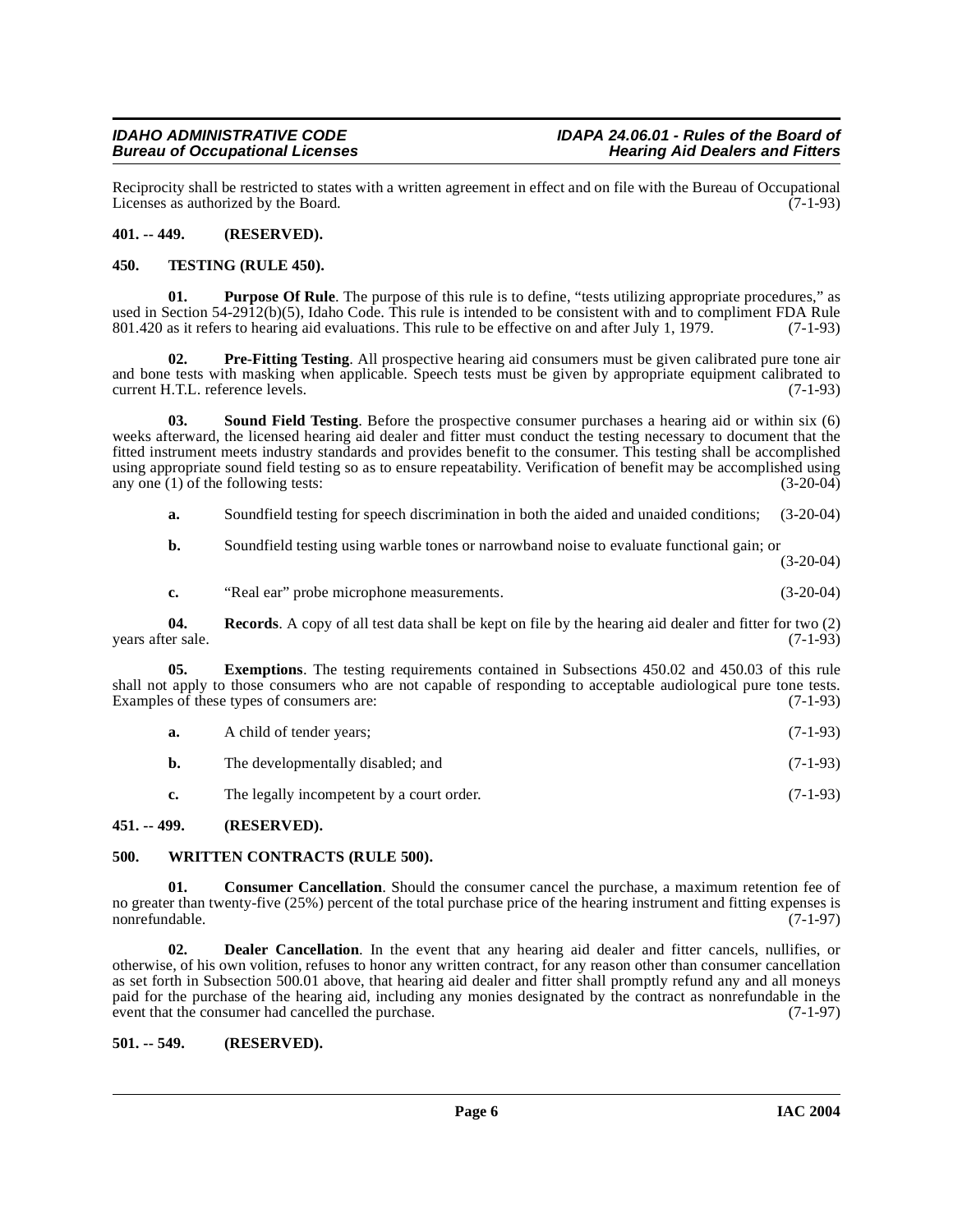### **Bureau of Occupational Licenses**

#### <span id="page-6-5"></span><span id="page-6-0"></span>**550. BOND (RULE 550).**

The board may set bond equal to two  $(2)$  times the sum of the estimated reasonable costs, investigative expenses, attorney's fees and consumer restitution coincident to the violations allowing the bond to be invoked.  $(7$ attorney's fees and consumer restitution coincident to the violations allowing the bond to be invoked.

#### <span id="page-6-7"></span><span id="page-6-1"></span>**551. DISCIPLINE (RULE 551).**

<span id="page-6-6"></span>**01.** Civil Fine. The Board may impose a civil fine not to exceed one thousand dollars (\$1,000) upon a hearing aid dealer and fitter for each violation of Section 54-2912(b), Idaho Code. (3-18-99) licensed hearing aid dealer and fitter for each violation of Section 54-2912(b), Idaho Code.

**02. Costs And Fees**. The Board may order a licensed hearing aid dealer and fitter to pay the costs and fees incurred by the Board in the investigation or prosecution of the licensee for violation of Section 54-2912(b), Idaho Code. (3-18-99)

#### <span id="page-6-2"></span>**552. -- 599. (RESERVED).**

#### <span id="page-6-3"></span>**600. ADOPTION AND EFFECTIVE DATE OF RULES (RULE 600).**

All previous rules of this board are hereby repealed and these rules approved by the Board on December 29, 1978 shall become effective on this date. Amendments adopted August 21, 1981 shall become effective September 15, 1981. Amendment adopted February 1, 1985 shall become effective February 20, 1985. Emergency rule effective June 2, 1987. Amendments and all rules readopted August 10, 1987, effective August 31, 1987. Amendments adopted May 25, 1989 shall become effective June 14, 1989. Amendments and all rules readopted July 31, 1992, effective August 20, 1992. effective August 20, 1992.

#### <span id="page-6-4"></span>**601. -- 999. (RESERVED).**